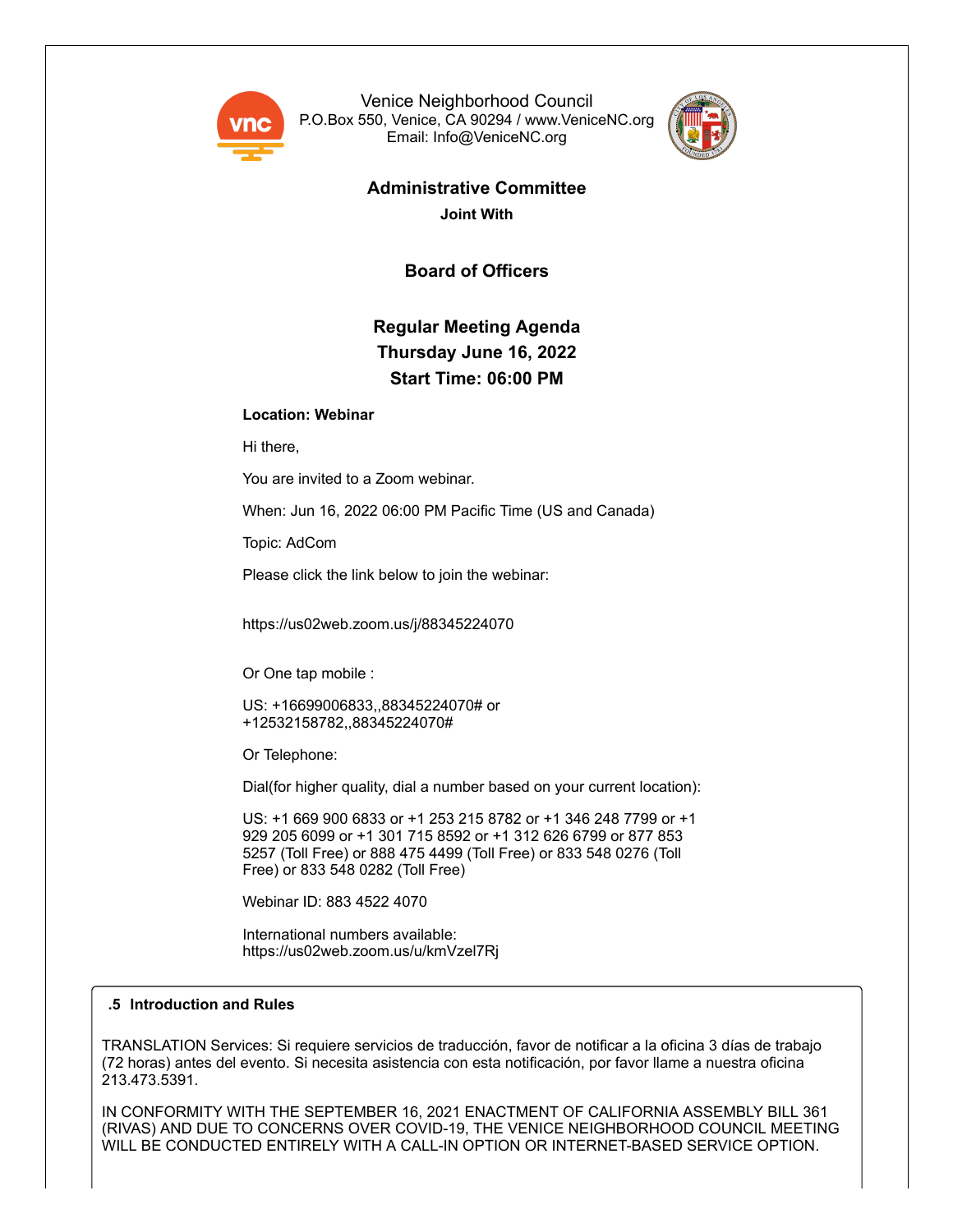Every person wishing to address the Board must dial telephone number listed above, and enter the above Meeting Id number and then press # to join the meeting. When prompted by the presiding officer, to provide public input at the Neighborhood Council meeting the public will be requested to dial \*9 or use the Raise Hand option, to address the Board on any agenda item before the Board takes an action on an item. Comments from the public on agenda items will be heard only when the respective item is being considered. Comments from the public on other matters not appearing on the agenda that are within the Board's jurisdiction will be heard during the General Public Comment period. Please note that under the Brown Act, the Board is prevented from acting on a matter that you bring to its attention during the General Public Comment period; however, the issue raised by a member of the public may become the subject of a future Board meeting. Public comment is limited to 30 seconds per speaker, unless adjusted by the presiding officer of the Board.

AB 361 Updates: Public comment cannot be required to be submitted in advance of the meeting, only real-time public comment is required. If there are any broadcasting interruptions that prevent the public from observing or hearing the meeting, the meeting must be recessed or adjourned. If members of the public are unable to provide public comment or be heard due to issues within the Neighborhood Council's control, the meeting must be recessed or adjourned. Version October 13, 2021 Any messaging or virtual background is in the control of the individual board member in their personal capacity and does not reflect any formal position of the Neighborhood Council or the City of Los Angeles.

As a covered entity under Title II of the Americans with Disabilities Act, the City of Los Angeles does not discriminate on the basis of disability and upon request will provide reasonable accommodation to ensure equal access to its programs, services, and activities. Sign language interpreters, assistive listening devices, or other auxiliary aids and/or services may be provided upon request. To ensure availability of services, please make your request at least 3 business days (72 hours) prior to the meeting by contacting the Department of Neighborhood Empowerment by calling (213) 978-1551 or email: NCsupport@lacity.org

Public Posting of Agendas - Neighborhood Council agendas are posted for public review as follows:

- 1. Beyond Baroque, 681 Venice Blvd., Venice, CA 90291
- 2. www.VeniceNC.com
- 3. You can also receive our agendas via email by subscribing to L.A. City's Early Notification System (ENS)

Notice to Paid Representatives - If you are compensated to monitor, attend, or speak at this meeting, City law may require you to register as a lobbyist and report your activity. See Los Angeles Municipal Code Section 48.01 et seq. More information is available at ethics.lacity.org/lobbying. For assistance, please contact the Ethics Commission at (213) 978-1960 or ethics.commission@lacity.org

Public Access of Records - In compliance with Government Code section 54957.5, non-exempt writings that are distributed to a majority or all of the board in advance of a meeting may be viewed at at our website: www.VeniceNC.org or at the scheduled meeting. In addition, if you would like a copy of any record related to an item on the agenda, please contact, Secretary@VeniceNC.org. Reconsideration and Grievance Process - For information on the NC's process for board action reconsideration, stakeholder grievance policy, or any other procedural matters related to this Council, please consult the NC Bylaws. The Bylaws are available at our Board meetings and our website www.VeniceNC.org

Virtual Board Meeting Rules.

- 1. Raise your hand (or when accessing by telephone, press \*9) if you have a public comment only WHEN we get to that specific item.
- 2. After you speak, please lower your hand.
- 3. All panelists (board members) and attendees (public) will be muted until the administrator unmutes you for comment.
- 4. Board members will get one chance to speak for a max of 2 minutes per item.
- 5. Public comment will be limited to one comment for 30 seconds per item.
- 6. Please do not raise your hand more then once per item.
- 7. Raise your hand at the start of the items you want to speak on. We will then close public comment and announce the last person to speak a few minutes after the start of the item.
- 8. No ceding your time to others will be allowed.
- 9. The meeting is being video and audio recorded.
- 10. The public will be able to listen and speak but their video will be disabled.

All presenters that have items to project are to send them to Secretary@VeniceNC.org and President@VeniceNC.org to have them shared with the meeting. Keep a copy of them on your desktop as a backup.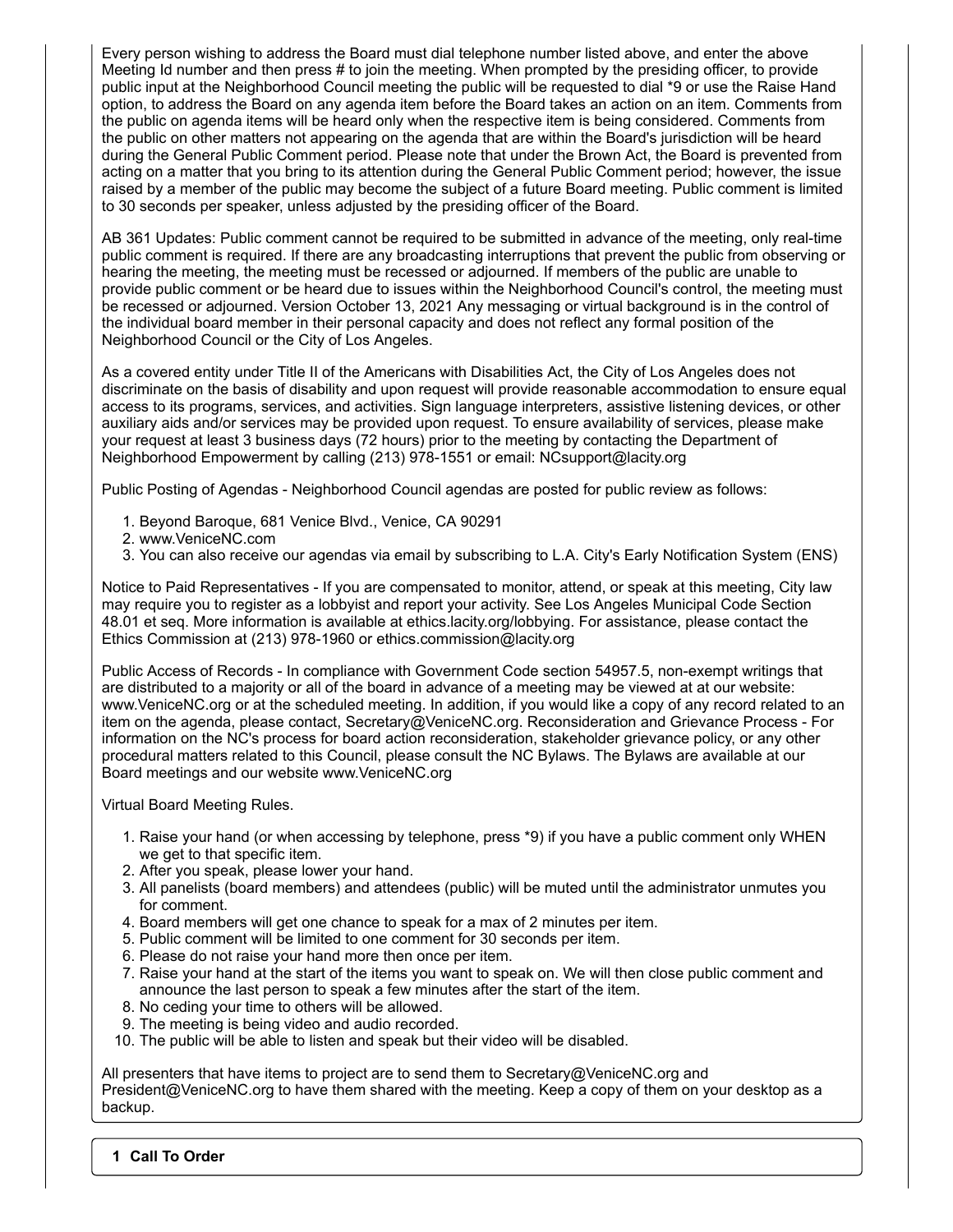| 2 Roll Call:                                                                              |                                                                                                                                                  |                                                                                                                                                                                                         |
|-------------------------------------------------------------------------------------------|--------------------------------------------------------------------------------------------------------------------------------------------------|---------------------------------------------------------------------------------------------------------------------------------------------------------------------------------------------------------|
| □ James Murez                                                                             | □ Daffodil Tyminski                                                                                                                              | □Melissa Diner                                                                                                                                                                                          |
| □ Jay Handal                                                                              | $\Box$ Nico Ruderman                                                                                                                             | $\Box$ Jason Sugars                                                                                                                                                                                     |
| □Alley Bean                                                                               | □ Mike Bravo                                                                                                                                     |                                                                                                                                                                                                         |
|                                                                                           | Attendance: 0                                                                                                                                    | Quorum: 4                                                                                                                                                                                               |
|                                                                                           | 4 Declaration of Ex Parte Communications or Conflicts-Of-Interest                                                                                |                                                                                                                                                                                                         |
| on this meeting's agenda.                                                                 |                                                                                                                                                  | All Board members shall declare any ex parte communications or conflicts-of interest relating to items                                                                                                  |
|                                                                                           | 5 Announcements and Public Comment on items not on the Agenda                                                                                    |                                                                                                                                                                                                         |
|                                                                                           | Public comment is limited to 1 minute per speaker with a total comment time not to exceed 20<br>Agenda. No Board member announcements permitted. | minutes, unless adjusted by the presiding officer of the Board. No comment on Items appearing on the                                                                                                    |
| Board consideration                                                                       |                                                                                                                                                  | NOTE: The public is strongly advised to bring comments up in committees where time restrictions are<br>more flexible and where recommendations from the public can become the bases of action items for |
| <b>6 Old Business</b>                                                                     |                                                                                                                                                  |                                                                                                                                                                                                         |
| <b>7 New Business</b>                                                                     |                                                                                                                                                  |                                                                                                                                                                                                         |
|                                                                                           | 8 Approval of Outstanding Administrative Committee Minutes                                                                                       |                                                                                                                                                                                                         |
| Description:                                                                              | Discussion and possible action, see link below                                                                                                   |                                                                                                                                                                                                         |
| Attachments: Minutes:https://www.venicenc.org/assets/documents/5/meeting627dc1c1b7354.pdf |                                                                                                                                                  |                                                                                                                                                                                                         |
| <b>MOTION:</b>                                                                            | Approval of draft Administrative Committee Minutes dated 5-12-2022                                                                               |                                                                                                                                                                                                         |
| Maker:<br>Second:                                                                         | Voter Tally (0): Yea:0 / Nay:0 / Abstain:0 / Recuse:0 / Ineligible:0                                                                             |                                                                                                                                                                                                         |
|                                                                                           |                                                                                                                                                  |                                                                                                                                                                                                         |
|                                                                                           |                                                                                                                                                  | 10 Veto of VNC President's Informal Appointment of Ad-Hoc Social Justice + Equity Committee Chairs                                                                                                      |
| <b>Description:</b>                                                                       | Committee: Venice Neighborhood Council General Board On: 2022-06-16 Vote:                                                                        |                                                                                                                                                                                                         |

Board Member: Mike Bravo (mike.bravo@venicenc.org) Veto of VNC President's Informal Appointment of Ad-Hoc Social Justice + Equity Committee Chairs

#### **MOTION:**

MOTION: WHEREAS there was never any due process for, or formal public declaration of, the VNC Social Justice + Equity Committee Chairs and; WHEREAS it is established VNC tradition to appoint Board Members who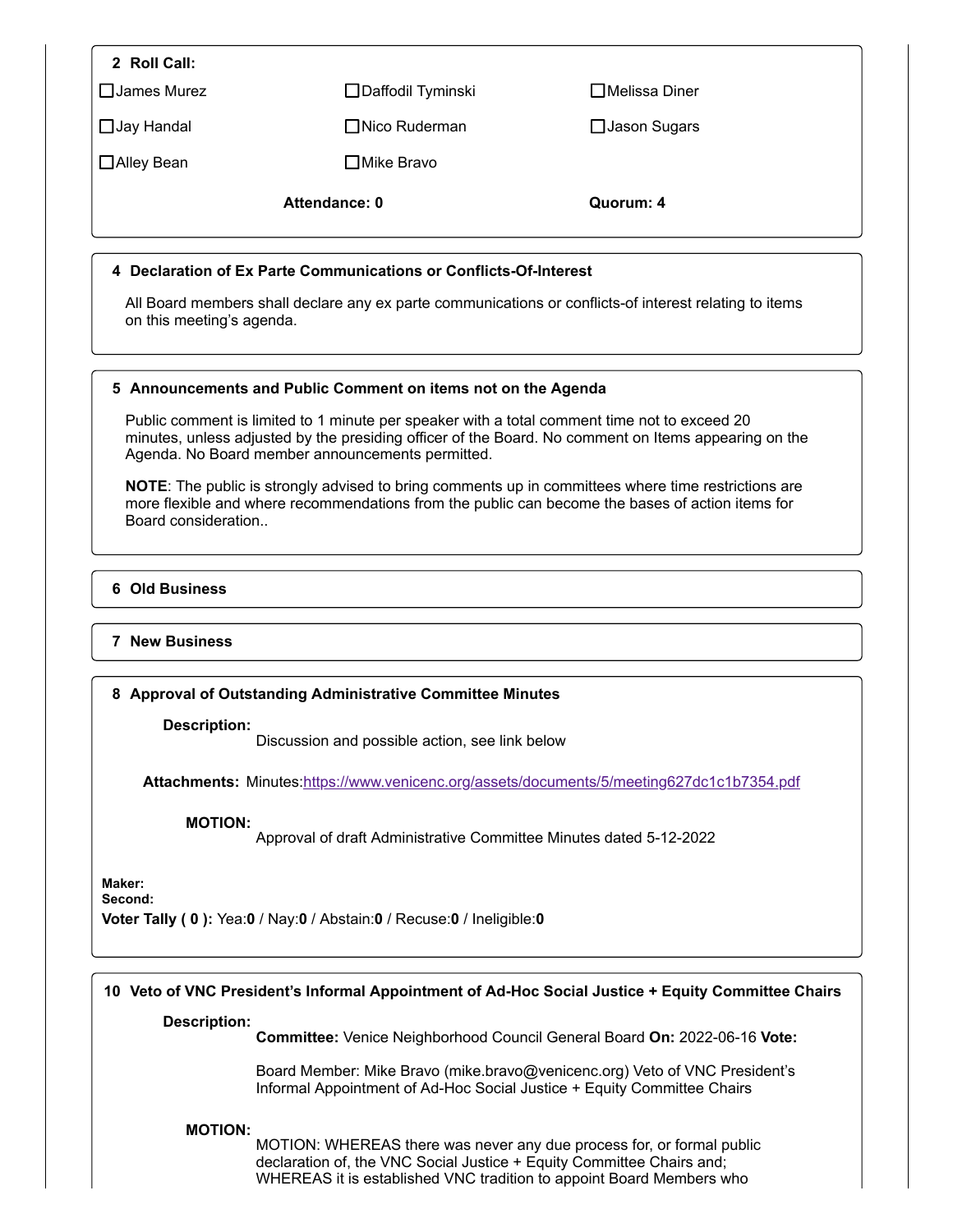conceived, prepared, and initiated the Ad-Hoc Committee as the chair for said committees and; WHEREAS Article VI, Section 2:A of the VNC ByLaws affords Administrative Committee (AdComm) the opportunity to Veto the president's appointment of Ad-Hoc Committee Chairs and; THEREFORE, the VNC Administrative Committee hereby: Vetoes the VNC President's informal appointment of the current chairs of the Social Justice + Equity Committee and; Votes to install Board Member and initiator of the Social Justice + Equity Committee, Mike Bravo, as chair.

**Maker:**

**Second:**

**Voter Tally ( 0 ):** Yea:**0** / Nay:**0** / Abstain:**0** / Recuse:**0** / Ineligible:**0**

| 11 Proposed Ad Hoc Committee - Racial Justice + Equity Committee                                                                                                                                                                                                                                                                                                                                                                                                                                                                                                                                                                                                                                                                                                       |  |  |
|------------------------------------------------------------------------------------------------------------------------------------------------------------------------------------------------------------------------------------------------------------------------------------------------------------------------------------------------------------------------------------------------------------------------------------------------------------------------------------------------------------------------------------------------------------------------------------------------------------------------------------------------------------------------------------------------------------------------------------------------------------------------|--|--|
| <b>Description:</b><br>Stakeholder: Mike Bravo On: 2022-06-16 Vote:                                                                                                                                                                                                                                                                                                                                                                                                                                                                                                                                                                                                                                                                                                    |  |  |
| Approval of mission statement to be presented to Board of Officers.                                                                                                                                                                                                                                                                                                                                                                                                                                                                                                                                                                                                                                                                                                    |  |  |
| <b>MOTION:</b><br>MOTION: The VNC Board shall create an Ad Hoc Social Justice + Equity<br>Committee with the following Mission Statement as approved by the<br>Administrative Committee: The Social Justice + Equity Committee shall address,<br>analyze, and make recommendations to the VNC Board on the social, racial, and<br>economic equity & justice concerns and dynamics of the Venice community via<br>academically informed education, empirical research, and best Diversity, Equity,<br>and Inclusion (DEI) practices; community engagement/discussions; cultural<br>presentations; and work collaboratively towards solutions that foster a just,<br>equitable, accessible, and anti-racist community. To be chaired by VNC board<br>member Miguel Bravo |  |  |
| Maker:                                                                                                                                                                                                                                                                                                                                                                                                                                                                                                                                                                                                                                                                                                                                                                 |  |  |

**Second:**

**Voter Tally ( 0 ):** Yea:**0** / Nay:**0** / Abstain:**0** / Recuse:**0** / Ineligible:**0**

#### **12 Consideration and approval of June 21, 2022 Draft Board Agenda**

#### **Description:**

Discussion and possible action, see draft Board Agenda at the link below.

**Attachments:** Draft:<https://www.venicenc.org/assets/documents/5/meeting62a7d066e8df1.pdf>

**MOTION:**

Approval of draft Board Agenda dated 6-21-2022

**Maker: Second:**

**Voter Tally ( 0 ):** Yea:**0** / Nay:**0** / Abstain:**0** / Recuse:**0** / Ineligible:**0**

**13 Board of Officer Comments, Items not on the Agenda**